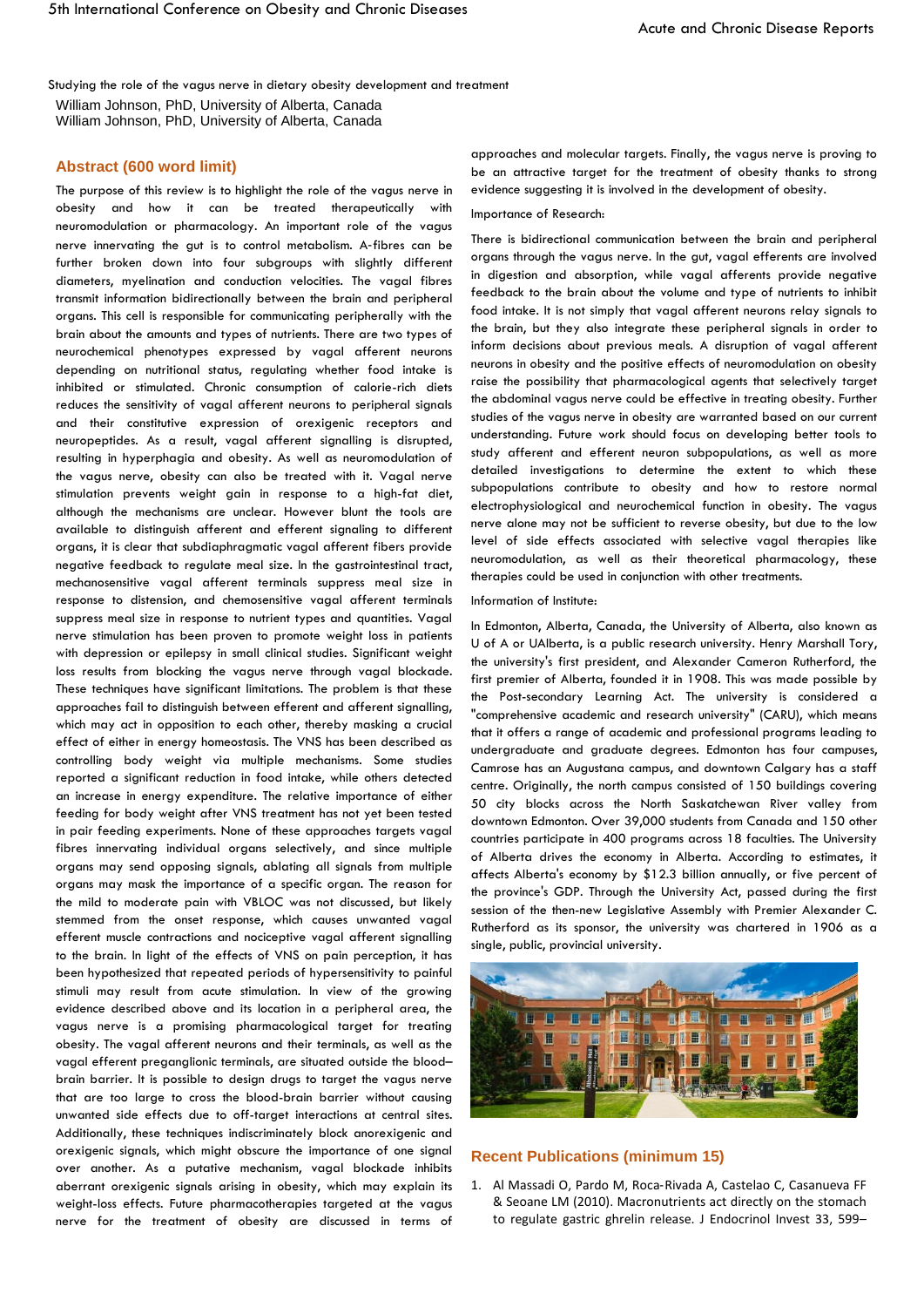602.

- 2. Borckardt JJ, Kozel FA, Anderson B, Walker A & George MS (2005). Vagus nerve stimulation affects pain perception in depressed adults. Pain Res Manag 10, 9–14.
- 3. Cattell M & Gerard RW (1935). The "inhibitory" effect of high‐ frequency stimulation and the excitation state of nerve. J Physiol 83, 407–415.
- 4. Covasa M, Grahn J & Ritter RC (2000. a). High fat maintenance diet attenuates hindbrain neuronal response to CCK. Regul Pept 86, 83–88.
- 5. Daly DM, Park SJ, Valinsky WC & Beyak MJ (2011). Impaired intestinal afferent nerve satiety signalling and vagal afferent excitability in diet induced obesity in the mouse. J Physiol 589, 2857–2870.
- 6. De Lartigue G, Dimaline R, Varro A, Raybould H, De la Serre CB & Dockray GJ (2010. a). Cocaine‐ and amphetamine‐regulated transcript mediates the actions of cholecystokinin on rat vagal afferent neurons. Gastroenterology 138, 1479–1490.
- 7. Dockray GJ & Burdyga G (2011). Plasticity in vagal afferent neurones during feeding and fasting: mechanisms and significance. Acta Physiol (Oxf) 201, 313–321.
- 8. Frank S, Veit R, Sauer H, Enck P, Friederich HC, Unholzer T, Bauer UM, Linder K, Heni M, Fritsche A & Preissl H (2015). Dopamine depletion reduces food‐related reward activity independent of BMI.
- 9. Gil K, Bugajski A & Thor P (2011. b). Electrical vagus nerve

stimulation decreases food consumption and weight gain in rats fed a high‐fat diet. J Physiol Pharmacol 62, 637–646.

- 10. Hall KE, el‐Sharkawy TY & Diamant NE (1986). Vagal control of canine postprandial upper gastrointestinal motility. Am J Physiol Gastrointest Liver Physiol 250, G501–G510.
- 11.Holland PC, Petrovich GD & Gallagher M (2002). The effects of amygdala lesions on conditioned stimulus‐potentiated eating in rats. Physiol Behav 76, 117–129.
- 12. Ikramuddin S, Blackstone RP, Brancatisano A, Toouli J, Shah SN, Wolfe BM, Fujioka K, Maher JW, Swain J, Que FG, Morton JM, Leslie DB, Brancatisano R, Kow L, O'Rourke RW, Deveney C, Takata M, Miller CJ, Knudson MB, Tweden KS, Shikora SA, Sarr MG & Billington CJ (2014). Effect of reversible intermittent intra‐ abdominal vagal nerve blockade on morbid obesity: the ReCharge randomized clinical trial. JAMA 312, 915–922.
- 13. Kentish SJ, O'Donnell TA, Frisby CL, Li H, Wittert GA & Page AJ (2014). Altered gastric vagal mechanosensitivity in diet‐induced obesity persists on return to normal chow and is accompanied by increased food intake. Int J Obes (Lond) 38, 636–642.
- 14. Koren MS & Holmes MD (2006). Vagus nerve stimulation does not lead to significant changes in body weight in patients with epilepsy. Epilepsy Behav 8, 246–249.
- 15. Krieger JP, Arnold M, Pettersen KG, Lossel P, Langhans W & Lee SJ (2016). Knockdown of GLP‐1 receptors in vagal afferents affects normal food intake and glycemia. Diabetes 65, 34–43.



# Biography (200 word limit)

**Paste your Logo here**

William Johnson with a PhD in Molecular Biology. My experience includes managing projects, conducting research, and teaching. Molecular genetics has been a focus of my expertise. In addition, I have contributed to the development of biotechnology programs in both public and private companies. Currently, I am working at the University of Alberta, Canada. I am studying the role of the vagus nerve in the development and treatment of dietary obesity. Email[: drXXXXXXX@xxxmail.com](mailto:drXXXXXXX@xxxmail.com)

# Notes/Comments:

**Presenting author details** 

Full name: Contact number: Twitter account: Linked In account: Session name/ number: Category: (Oral presentation/ Poster presentation)